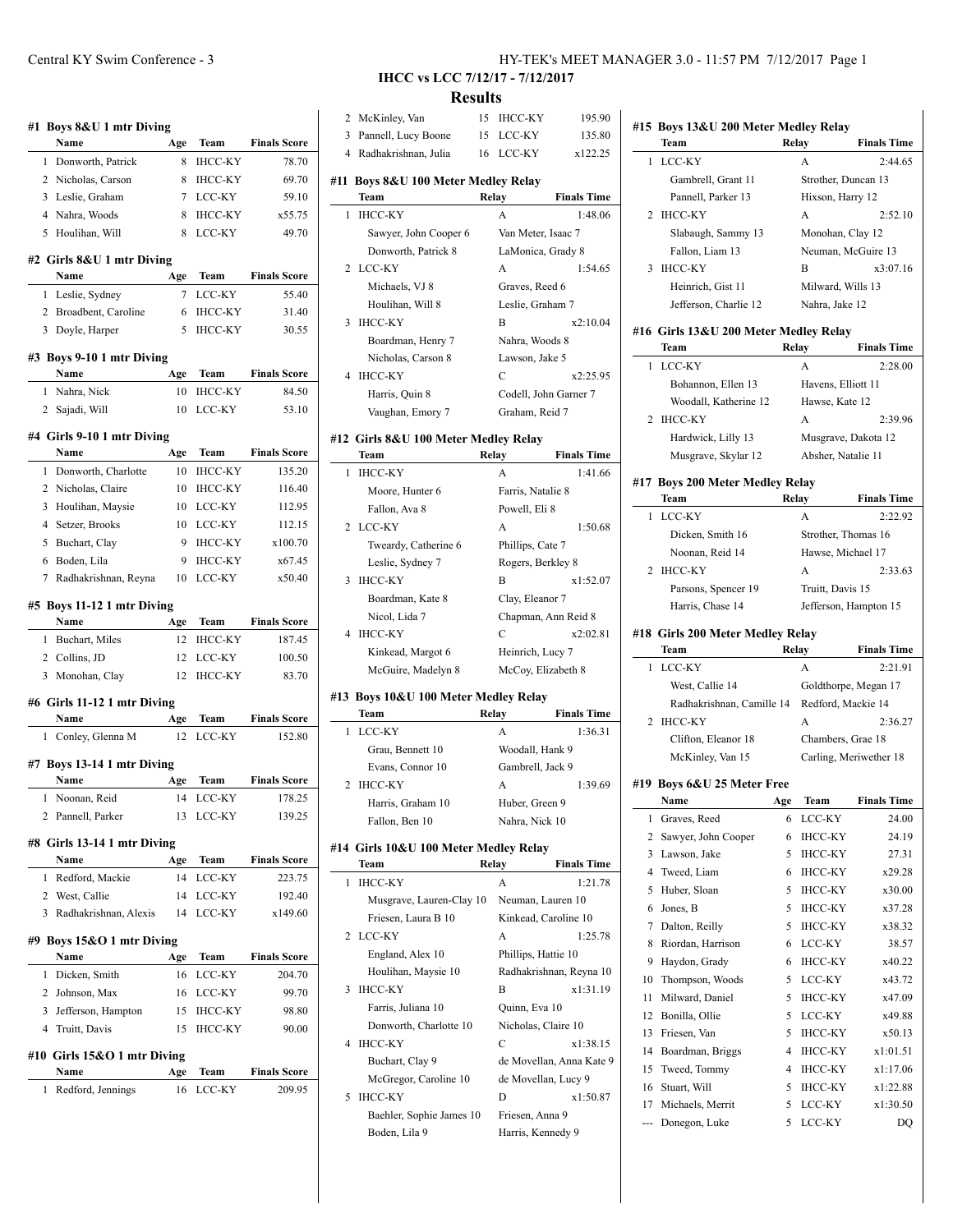|          | #20  Girls 6&U 25 Meter Free<br>Name | Age                 | Team                             | <b>Finals Time</b>   |
|----------|--------------------------------------|---------------------|----------------------------------|----------------------|
| 1        | Kinkead, Margot                      | 6                   | <b>IHCC-KY</b>                   | 24.40                |
| 2        | Tweardy, Catherine                   | 6                   | LCC-KY                           | 25.66                |
| 3        | McGuire, Meredith                    | 6                   | <b>IHCC-KY</b>                   | 27.57                |
| 4        | Broadbent, Caroline                  | 6                   | <b>IHCC-KY</b>                   | x28.62               |
| 5        | Moore, Hunter                        | 6                   | <b>IHCC-KY</b>                   | x29.15               |
| 6        | LaMonica, Clay                       | 5                   | <b>IHCC-KY</b>                   | x32.00               |
| 7        | Chapman, Shelby                      | 6                   | <b>IHCC-KY</b>                   | x32.65               |
| 8        | Kessinger, Catherine                 | 5                   | <b>IHCC-KY</b>                   | x34.35               |
| 9        | Bell, Eloise                         | 6                   | <b>IHCC-KY</b>                   | x34.94               |
| 10       | Hill, Shelby                         | 6                   | LCC-KY                           | 35.16                |
| 11       | McFadden, Olivia                     | 6                   | LCC-KY                           | x37.78               |
| 12       | Des Cognets, Davis                   | 5                   | <b>IHCC-KY</b>                   | x39.10               |
| 13       | Brittingham, Emerson                 | 5                   | LCC-KY                           | x39.62               |
| 14       | Monohan, Caroline                    | $\overline{4}$      | <b>IHCC-KY</b>                   | x40.65               |
| 15       | Kessinger, Charlotte A               | 5                   | <b>IHCC-KY</b>                   | x41.13               |
| 16       | Brickman, Julia                      | 5                   | <b>IHCC-KY</b>                   | x44.44               |
| 17       | Faulkner, Ella                       | 5                   | LCC-KY                           | x44.78               |
| 18       | Nalli, Caroline                      | 6                   | LCC-KY                           | x47.13               |
| 19       | Watts, Maggie                        | 5                   | LCC-KY                           | x48.39               |
| 20       |                                      | 5                   | <b>IHCC-KY</b>                   | x50.81               |
|          | Clay, Camille                        | 4                   |                                  |                      |
| 21<br>22 | Hills, Evelyn                        | 5                   | <b>IHCC-KY</b><br><b>IHCC-KY</b> | x54.16<br>x56.84     |
|          | Mitchell, Saylor                     |                     |                                  |                      |
| 23<br>24 | Hore, Avery                          | 4<br>$\overline{4}$ | <b>IHCC-KY</b><br><b>IHCC-KY</b> | x1:03.87<br>x1:06.88 |
|          | Morrow, Rielly                       |                     |                                  |                      |
|          | <b>Boys 7-8 25 Meter Free</b>        |                     |                                  |                      |
| #21      | Name                                 | Age                 | Team                             | <b>Finals Time</b>   |
| 1        | Houlihan, Will                       | 8                   | LCC-KY                           | 18.16                |
| 2        | LaMonica, Grady                      | 8                   | <b>IHCC-KY</b>                   | 19.57                |
| 3        | Donworth, Patrick                    | 8                   | <b>IHCC-KY</b>                   | 20.53                |
| 4        | Van Meter, Isaac                     | 7                   | <b>IHCC-KY</b>                   | x23.97               |
| 5        | Nahra, Woods                         | 8                   | <b>IHCC-KY</b>                   | x24.57               |
| 6        | Nicholas, Carson                     | 8                   | <b>IHCC-KY</b>                   | x24.97               |
| 7        | Leslie, Graham                       | 7                   | LCC-KY                           | 25.19                |
| 8        | Faulkner, Haydon                     | 7                   | LCC-KY                           | x25.66               |
| 9        | Donegon, Owen                        | 8                   | LCC-KY                           | x26.43               |
| 10       | Havens, Liam                         | 7                   | LCC-KY                           | x27.20               |
| 11       | Codell, John Garner                  | 7                   | IHCC-KY                          | x27.28               |
| 12       | Harris, Quin                         | 8                   | ІНСС-КҮ                          | x27.41               |
| 13       | Vaughan, Emory                       | 7                   | <b>IHCC-KY</b>                   | x27.90               |
| 14       | Rosenthal, Webb                      | 7                   | LCC-KY                           | x28.88               |
| 15       | Bonilla, Charlie                     | 8                   | LCC-KY                           | x28.91               |
| 16       | Graham, Reid                         | 7                   | <b>IHCC-KY</b>                   | x29.16               |
| 17       | Michaels, VJ                         | 8                   | LCC-KY                           | x30.95               |
| 18       | Vaughan, Cannon                      | 7                   | <b>IHCC-KY</b>                   | x31.46               |
| 19       | Nalli, Jackson                       | 8                   | LCC-KY                           | x32.22               |
| 20       | Bickley, Andrew                      | 7                   | LCC-KY                           | x33.18               |
| 21       | Clay, John Camden                    | 7                   | IHCC-KY                          | x36.09               |
| 22       | Boardman, Henry                      | 7                   | IHCC-KY                          | x41.34               |

 $\overline{\phantom{a}}$ 

 $\frac{1}{1}$ 

| Name               | Age | Team      | <b>Finals Time</b> |
|--------------------|-----|-----------|--------------------|
| 1 Powell, Eli      |     | 8 IHCC-KY | 18.00              |
| 2 Leslie, Sydney   |     | 7 LCC-KY  | 21.43              |
| 3 McGuire, Madelyn |     | 8 IHCC-KY | 22.22              |

 $LCC-KY$   $x23.69$ IHCC-KY x24.38  $LCC-KY$   $x25.00$  $IHCC-KY$   $x25.22$ LCC-KY x29.15 1HCC-KY x32.96

**Team Finals Time** 1 HCC-KY 36.50 LCC-KY 37.59 LCC-KY 39.37 HCC-KY J39.37  $IHCC-KY$   $x41.50$ LCC-KY x41.75 IHCC-KY x42.12

**Name Age Team Finals Time** 1 LCC-KY 30.94 IHCC-KY 32.06  $LCC-KY$  33.01  $LCC-KY$   $x37.35$  $LCC-KY$   $x38.88$ LCC-KY x39.34 LCC-KY x41.32 **IHCC-KY** 45.96 IHCC-KY X37.81

**Team Finals Time** 1 LCC-KY 29.37 LCC-KY 33.06 IHCC-KY 33.84 HCC-KY 34.22  $LCC-KY$   $x34.90$ IHCC-KY x35.91  $IHCC-KY$   $x36.69$ LCC-KY x36.94

**Name Age Team Finals Time** 1 LCC-KY 29.66 LCC-KY 31.75  $LCC-KY$   $x31.84$ HCC-KY 31.85

**Name Age Team Finals Time** 1 D.C.C.-KY J30.32 LCC-KY J30.21  $IHCC-KY$  31.78  $LCC-KY$   $x32.63$  $LCC-KY$   $x33.78$ HCC-KY 35.75 IHCC-KY x42.09

**IHCC vs LCC 7/12/17 - 7/12/2017 Results**

|       | 4 Fallon, Ava                 | 8   | <b>IHCC-KY</b> | x22.31             |                | 21 Havens, Landry             | 9   |
|-------|-------------------------------|-----|----------------|--------------------|----------------|-------------------------------|-----|
| 5     | McCoy, Elizabeth              | 8   | IHCC-KY        | x22.81             | 22             | Friesen, Anna                 | 9   |
| 6     | Boardman, Kate                | 8   | <b>IHCC-KY</b> | x22.85             | 23             | Setzer, Savannah              | 10  |
| 7     | Heinrich, Lucy                | 7   | <b>IHCC-KY</b> | x24.25             | 24             | de Movellan, Lucy             | 9   |
| 8     | Nicol, Lida                   | 7   | <b>IHCC-KY</b> | x24.59             | 25             | Rosenthal, Lydia              | 9   |
| 9     | Huber, Gratz                  | 7   | <b>IHCC-KY</b> | x24.91             | 26             | Baehler, Sophie James         | 10  |
| 10    | Phillips, Cate                | 7   | LCC-KY         | 25.00              |                |                               |     |
| 11    | Chapman, Ann Reid             | 8   | <b>IHCC-KY</b> | x25.47             |                | #25 Boys 11-12 50 Meter Free  |     |
| 12    | Rogers, Berkley               | 8   | LCC-KY         | x26.22             |                | Name                          | Age |
| 13    | Clay, Eleanor                 | 7   | <b>IHCC-KY</b> | x29.44             |                | 1 Nahra, Jake                 | 12  |
| 14    | Farris, Natalie               | 8   | <b>IHCC-KY</b> | x29.69             |                | 2 Gambrell, Grant             | 11  |
| 15    | Quinn, Eliza                  | 7   | <b>IHCC-KY</b> | x30.28             |                | 3 Hixson, Harry               | 12  |
| 16    | Arvin, Bishop                 | 7   | <b>IHCC-KY</b> | x30.62             | 4              | Heinrich, Gist                | 11  |
| 17    | Brickman, Margo               | 8   | <b>IHCC-KY</b> | x31.34             | 5              | Jefferson, Charlie            | 12  |
| 18    | Ruschell, Charlotte           | 7   | LCC-KY         | x42.72             | 6              | Watts, Price                  | 11  |
| 19    | Donworth, Maggie              | 7   | <b>IHCC-KY</b> | x46.07             | 7              | Monohan, Clay                 | 12  |
|       |                               |     |                |                    |                | #26 Girls 11-12 50 Meter Free |     |
|       | #23 Boys 9-10 25 Meter Free   |     |                |                    |                | Name                          | Age |
|       | Name                          | Age | Team           | <b>Finals Time</b> |                | 1 Woodall, Katherine          | 12  |
|       | 1 Evans, Connor               | 10  | LCC-KY         | 16.06              | 2              | Musgrave, Dakota              | 12  |
|       | 2 Fallon, Ben                 | 10  | <b>IHCC-KY</b> | 17.72              |                | 3 Havens, Elliott             | 11  |
| 3     | Palumbo, John                 | 10  | LCC-KY         | 18.81              | 4              | Pulliam, Maggie               | 12  |
| 4     | Woodall, Hank                 | 9   | LCC-KY         | x20.19             | 5              | Conley, Glenna M              | 12  |
| 5     | Huber, Green                  | 9   | <b>IHCC-KY</b> | 20.37              |                |                               |     |
| 6     | Tweardy, Walker               | 9   | LCC-KY         | x21.08             | 6              | Rogers, Taylor Price          | 11  |
| 7     | Brittingham, Beckett          | 9   | LCC-KY         | x21.50             | 7              | Winton, Raleigh               | 11  |
| 8     | Hill, Lee                     | 9   | LCC-KY         | x23.41             | 8              | Absher, Natalie               | 11  |
| 9     | Bickley, Logan                | 9   | LCC-KY         | x23.63             |                | Musgrave, Skylar              | 12  |
| 10    | Winton, Tripp                 | 9   | LCC-KY         | x23.85             |                | #27 Boys 13-14 50 Meter Free  |     |
| 11    | Grau, Bennett                 | 10  | LCC-KY         | x24.09             |                | Name                          | Age |
|       | 12 Fenwick, John-Dixon        | 9   | <b>IHCC-KY</b> | x25.31             |                | 1 Strother, Duncan            | 13  |
|       | 13 Nahra, Nick                | 10  | <b>IHCC-KY</b> | x25.72             |                | 2 Noonan, Reid                | 14  |
| 14    | Harris, Graham                | 10  | <b>IHCC-KY</b> | x26.66             |                | 3 Harris, Chase               | 14  |
| 15    | Greer, Eli                    | 9   | LCC-KY         | x27.53             | 4              | Neuman, McGuire               | 13  |
|       | 16 Lee, Tucker                | 9   | LCC-KY         | x35.37             |                | 5 Pannell, Parker             | 13  |
|       |                               |     |                |                    | 6              | Fallon, Liam                  | 13  |
|       | #24  Girls 9-10 25 Meter Free |     |                |                    | 7              | Slabaugh, Sammy               | 13  |
|       | Name                          | Age | Team           | <b>Finals Time</b> | 8              | Conley, William               | 14  |
|       | 1 Neuman, Lauren              | 10  | <b>IHCC-KY</b> | 15.66              |                |                               |     |
|       | 2 Houlihan, Maysie            | 10  | LCC-KY         | 16.53              |                | #28 Girls 13-14 50 Meter Free |     |
| 3     | Phillips, Hattie              | 10  | LCC-KY         | J17.38             |                | Name                          | Age |
| 4     | Kinkead, Caroline             | 10  | <b>IHCC-KY</b> | J17.18             | $\mathbf{1}$   | West, Callie                  | 14  |
| 5     | Farris, Juliana               | 10  | IHCC-KY        | x19.12             |                | 2 Bohannon, Ellen             | 13  |
| 6     | McGregor, Caroline            | 10  | <b>IHCC-KY</b> | x19.72             | 3              | Radhakrishnan, Camille        | 14  |
| 7     | Musgrave, Lauren-Clay         | 10  | IHCC-KY        | x19.79             |                | 4 Hardwick, Lilly             | 13  |
| 8     | Friesen, Laura B              | 10  | IHCC-KY        | x20.07             |                | #29 Boys 50 Meter Free        |     |
| 9     | Quinn, Eva                    | 10  | <b>IHCC-KY</b> | x20.31             |                | Name                          | Age |
| 10    | Nicholas, Claire              | 10  | IHCC-KY        | x20.32             |                | 1 Dicken, Smith               | 16  |
| 11    | Donworth, Charlotte           | 10  | IHCC-KY        | x20.97             | $\overline{2}$ | Strother, Thomas              | 16  |
| $*12$ | Radhakrishnan, Reyna          | 10  | LCC-KY         | x21.28             |                | 3 Parsons, Spencer            | 19  |
| $*12$ | Harris, Kennedy               | 9   | IHCC-KY        | x21.28             | 4              | Sutton, Conner                | 15  |
| 14    | England, Alex                 | 10  | LCC-KY         | x21.97             | 5              | Johnson, Max                  | 16  |
| 15    | Boden, Lila                   | 9   | IHCC-KY        | x22.25             | 6              | Jefferson, Hampton            | 15  |
| 16    | Vieth, Addison                | 9   | LCC-KY         | x22.35             |                |                               |     |
| 17    | West, Mary Walker             | 9   | LCC-KY         | x22.38             | 7              | Beck, Henry                   | 15  |
| 18    |                               |     |                |                    |                |                               |     |
|       | de Movellan, Anna Kate        | 9   | IHCC-KY        | x22.50             |                |                               |     |
| 19    | Buchart, Clay                 | 9   | ІНСС-КҮ        | x22.60             |                |                               |     |
| 20    | Riordan, Taylor               | 9   | LCC-KY         | x22.69             |                |                               |     |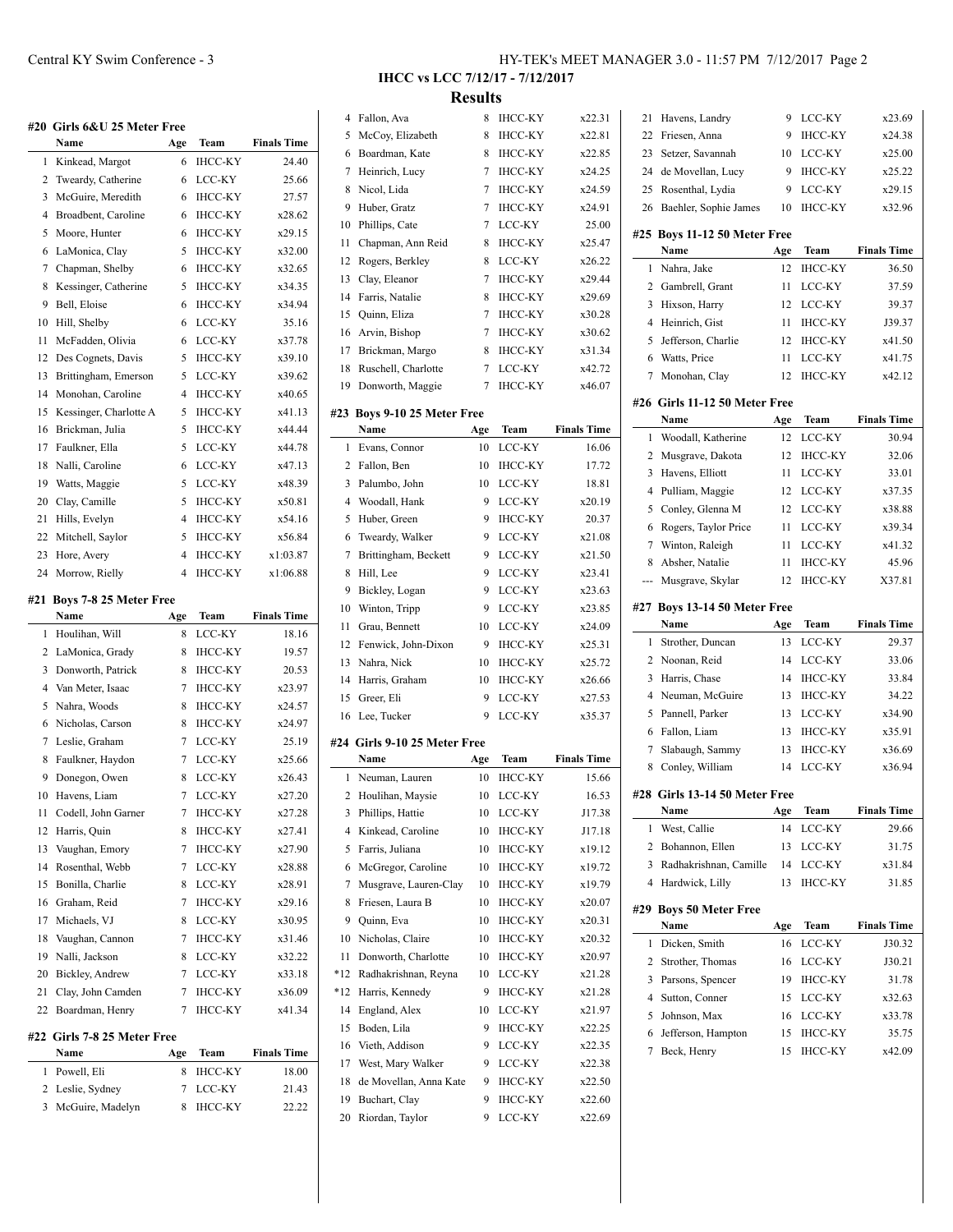|        | #30 Girls 50 Meter Free<br>Name       |           |                          | <b>Finals Time</b>          |
|--------|---------------------------------------|-----------|--------------------------|-----------------------------|
| 1      | McKinley, Van                         | Age<br>15 | Team<br><b>IHCC-KY</b>   | 29.44                       |
| 2      | Goldthorpe, Megan                     | 17        | LCC-KY                   | 30.72                       |
| 3      | Clifton, Eleanor                      | 18        | <b>IHCC-KY</b>           | 32.28                       |
| 4      | Carling, Meriwether                   | 18        | <b>IHCC-KY</b>           | x34.52                      |
| 5      |                                       | 15        | LCC-KY                   | 35.02                       |
|        | Corbett, Maggie                       |           |                          |                             |
| 6<br>7 | Pannell, Lucy Boone<br>Chambers, Grae | 15        | LCC-KY<br><b>IHCC-KY</b> | x36.28<br>x41.59            |
|        |                                       | 18        |                          |                             |
| 8      | Chambers, Anne Douglas                | 16        | IHCC-KY                  | x42.00                      |
| #31    | Boys 6&U 25 Meter Back<br>Name        |           | Team                     | <b>Finals Time</b>          |
| 1      | Graves, Reed                          | Age<br>6  | LCC-KY                   |                             |
|        |                                       |           |                          | 28.94                       |
| 2      | Sawyer, John Cooper                   | 6         | <b>IHCC-KY</b>           | 29.56                       |
| 3      | Milward, Daniel                       | 5         | <b>IHCC-KY</b>           | J36.07                      |
| 4      | Lawson, Jake                          | 5         | <b>IHCC-KY</b>           | xJ35.81                     |
| 5      | Huber, Sloan                          | 5         | <b>IHCC-KY</b>           | x40.97                      |
| 6      | Tweed, Liam                           | 6         | <b>IHCC-KY</b>           | x41.65                      |
| 7      | Jones, B                              | 5         | <b>IHCC-KY</b>           | x43.34                      |
| 8      | Riordan, Harrison                     | 6         | LCC-KY                   | 47.59                       |
| 9      | Dalton, Reilly                        | 5         | <b>IHCC-KY</b>           | x51.38                      |
| 10     | Friesen, Van                          | 5         | <b>IHCC-KY</b>           | x57.40                      |
| 11     | Haydon, Grady                         | 6         | <b>IHCC-KY</b>           | x1:17.35                    |
| 12     | Michaels, Merrit                      | 5         | LCC-KY                   | x1:32.87                    |
|        | #32 Girls 6&U 25 Meter Back           |           |                          |                             |
| 1      | Name<br>Tweardy, Catherine            | Age<br>6  | Team<br>LCC-KY           | <b>Finals Time</b><br>27.03 |
| 2      |                                       | 6         |                          |                             |
|        | Moore, Hunter                         |           | <b>IHCC-KY</b>           | 28.32                       |
| 3      | Kinkead, Margot                       | 6         | <b>IHCC-KY</b>           | 28.59                       |
| 4      | McGuire, Meredith                     | 6         | <b>IHCC-KY</b>           | x31.72                      |
| 5      | Chapman, Shelby                       | 6         | <b>IHCC-KY</b>           | x33.53                      |
| 6      | Des Cognets, Davis                    | 5         | <b>IHCC-KY</b>           | x36.37                      |
| 7      | Brickman, Julia                       | 5         | <b>IHCC-KY</b>           | x37.88                      |
| 8      | Kessinger, Catherine                  | 5         | <b>IHCC-KY</b>           | x38.35                      |
| 9      | Hill, Shelby                          | 6         | LCC-KY                   | 39.26                       |
| 10     | Broadbent, Caroline                   | 6         | <b>IHCC-KY</b>           | x40.50                      |
| 11     | LaMonica, Clay                        | 5         | <b>IHCC-KY</b>           | x43.25                      |
| 12     | Kessinger, Charlotte A                | 5         | <b>IHCC-KY</b>           | x43.75                      |
| 13     | Clay, Camille                         | 5         | <b>IHCC-KY</b>           | x45.93                      |
| 14     | McFadden, Olivia                      | 6         | LCC-KY                   | x48.35                      |
|        | 15 Monohan, Caroline                  | 4         | <b>IHCC-KY</b>           | x50.91                      |
|        | 16 Morrow, Rielly                     | 4         | IHCC-KY                  | x57.76                      |
|        | 17 Hills, Evelyn                      | 4         | IHCC-KY                  | x1:04.47                    |
| 18     | Mitchell, Saylor                      | 5         | <b>IHCC-KY</b>           | x1:06.69                    |
|        | --- Brittingham, Emerson              | 5         | LCC-KY                   | DQ                          |
|        | --- Faulkner, Ella                    | 5         | LCC-KY                   | DQ                          |
|        | --- Bell, Eloise                      | 6         | <b>IHCC-KY</b>           | DQ                          |
|        | --- Hore, Avery                       | 4         | <b>IHCC-KY</b>           | DQ                          |
|        | #33 Boys 7-8 25 Meter Back            |           |                          |                             |
|        | Name                                  | Age       | Team                     | <b>Finals Time</b>          |
| 1      | Houlihan, Will                        | 8         | LCC-KY                   | 21.94                       |
|        | 2 Donworth, Patrick                   | 8         | ІНСС-КҮ                  | 24.75                       |
| 3      | Nahra, Woods                          | 8         | ІНСС-КҮ                  | 26.96                       |
| 4      | Codell, John Garner                   | 7         | IHCC-KY                  | x29.75                      |
| 5      | Nicholas, Carson                      | 8         | IHCC-KY                  | x30.06                      |

 $\overline{a}$ 

**IHCC vs LCC 7/12/17 - 7/12/2017 Results**

| 6     | Boardman, Henry             | 7   | <b>IHCC-KY</b> | x30.97             |                          | #36 Girls 9-10 25 Meter Back  |     |                |                    |
|-------|-----------------------------|-----|----------------|--------------------|--------------------------|-------------------------------|-----|----------------|--------------------|
| 7     | Leslie, Graham              | 7   | LCC-KY         | 31.00              |                          | Name                          | Age | Team           | <b>Finals Time</b> |
| 8     | Donegon, Owen               | 8   | LCC-KY         | x31.09             |                          | 1 Houlihan, Maysie            | 10  | LCC-KY         | 18.72              |
| 9     | Faulkner, Haydon            | 7   | LCC-KY         | x31.47             |                          | 2 Neuman, Lauren              | 10  | <b>IHCC-KY</b> | 20.75              |
| $*10$ | Vaughan, Emory              | 7   | <b>IHCC-KY</b> | x31.66             | 3                        | Friesen, Laura B              | 10  | <b>IHCC-KY</b> | 21.47              |
| $*10$ | Harris, Quin                | 8   | <b>IHCC-KY</b> | x31.66             | 4                        | Nicholas, Claire              | 10  | IHCC-KY        | x24.06             |
| 12    | Havens, Liam                | 7   | LCC-KY         | x32.03             | 5                        | Musgrave, Lauren-Clay         | 10  | <b>IHCC-KY</b> | x24.54             |
| 13    | Van Meter, Isaac            | 7   | <b>IHCC-KY</b> | x33.60             | 6                        | Farris, Juliana               | 10  | <b>IHCC-KY</b> | x24.62             |
| 14    | LaMonica, Grady             | 8   | <b>IHCC-KY</b> | x35.07             | 7                        | Watson, Charlie               | 9   | LCC-KY         | 24.78              |
| 15    | Vaughan, Cannon             | 7   | <b>IHCC-KY</b> | x35.41             | 8                        | West, Mary Walker             | 9   | LCC-KY         | x24.81             |
| 16    | Rosenthal, Webb             | 7   | LCC-KY         | x36.12             | 9                        | de Movellan, Anna Kate        | 9   | <b>IHCC-KY</b> | x24.85             |
| 17    | Michaels, VJ                | 8   | LCC-KY         | x37.75             | 10                       | Quinn, Eva                    | 10  | IHCC-KY        | x24.88             |
| 18    | Nalli, Jackson              | 8   | LCC-KY         | x38.32             | 11                       | Buchart, Clay                 | 9   | <b>IHCC-KY</b> | x25.34             |
| 19    | Graham, Reid                | 7   | <b>IHCC-KY</b> | x39.25             | 12                       | Boden, Lila                   | 9   | <b>IHCC-KY</b> | x25.57             |
| 20    | Bickley, Andrew             | 7   | LCC-KY         | x40.04             | 13                       | Vieth, Addison                | 9   | LCC-KY         | x25.88             |
| 21    | Wadams, Paxton              | 7   | LCC-KY         | x40.69             | 14                       | Donworth, Charlotte           | 10  | <b>IHCC-KY</b> | x26.09             |
| 22    | Bonilla, Charlie            | 8   | LCC-KY         | x43.19             | 15                       | Radhakrishnan, Reyna          | 10  | LCC-KY         | x26.28             |
| 23    | Clay, John Camden           | 7   | <b>IHCC-KY</b> | x49.09             | 16                       | Kinkead, Caroline             | 10  | IHCC-KY        | x26.35             |
|       | #34 Girls 7-8 25 Meter Back |     |                |                    | 17                       | de Movellan, Lucy             | 9   | <b>IHCC-KY</b> | x27.53             |
|       | Name                        | Age | Team           | <b>Finals Time</b> | 18                       | McGregor, Caroline            | 10  | <b>IHCC-KY</b> | x28.57             |
|       | 1 Powell, Eli               | 8   | <b>IHCC-KY</b> | 23.91              | 19                       | Havens, Landry                | 9   | LCC-KY         | x28.85             |
|       | 2 Leslie, Sydney            | 7   | LCC-KY         | J25.16             | 20                       | Friesen, Anna                 | 9   | <b>IHCC-KY</b> | x29.69             |
| 3     | Boardman, Kate              | 8   | <b>IHCC-KY</b> | J24.65             | 21                       | Setzer, Savannah              | 10  | LCC-KY         | x31.06             |
| 4     | Nicol, Lida                 | 7   | IHCC-KY        | x27.31             | 22                       | Baehler, Sophie James         | 10  | <b>IHCC-KY</b> | x33.22             |
| 5     | Huber, Gratz                | 7   | <b>IHCC-KY</b> | x29.09             | 23                       | Rosenthal, Lydia              | 9   | LCC-KY         | x34.57             |
| 6     | Chapman, Ann Reid           | 8   | <b>IHCC-KY</b> | x29.16             |                          | Phillips, Hattie              | 10  | LCC-KY         | X20.19             |
| 7     | Fallon, Ava                 | 8   | <b>IHCC-KY</b> | x29.56             | $\hspace{0.05cm} \ldots$ |                               |     |                |                    |
| 8     | McCoy, Elizabeth            | 8   | <b>IHCC-KY</b> | x29.84             |                          | #37 Boys 11-12 50 Meter Back  |     |                |                    |
| 9     | Phillips, Cate              | 7   | LCC-KY         | 30.57              |                          | Name                          | Age | Team           | <b>Finals Time</b> |
| 10    | Rogers, Berkley             | 8   | LCC-KY         | x30.75             |                          | 1 Gambrell, Grant             | 11  | LCC-KY         | 44.72              |
| 11    | Clay, Eleanor               | 7   | <b>IHCC-KY</b> | x31.66             |                          | 2 Heinrich, Gist              | 11  | <b>IHCC-KY</b> | 50.00              |
| *12   | McGuire, Madelyn            | 8   | <b>IHCC-KY</b> | x32.28             |                          | 3 Hixson, Harry               | 12  | LCC-KY         | 51.25              |
| *12   | Heinrich, Lucy              | 7   | <b>IHCC-KY</b> | x32.28             | 4                        | Monohan, Clay                 | 12  | <b>IHCC-KY</b> | 52.38              |
| 14    | Brickman, Margo             | 8   | <b>IHCC-KY</b> | x33.29             | 5                        | Watts, Price                  | 11  | LCC-KY         | x56.81             |
| 15    | Ruschell, Charlotte         | 7   | LCC-KY         | x33.53             | 6                        | Jefferson, Charlie            | 12  | IHCC-KY        | x58.87             |
| 16    | Farris, Natalie             | 8   | IHCC-KY        | x34.09             | $\cdots$                 | Nahra, Jake                   | 12  | <b>IHCC-KY</b> | X48.38             |
| 17    | Arvin, Bishop               | 7   | <b>IHCC-KY</b> | x35.37             |                          | #38 Girls 11-12 50 Meter Back |     |                |                    |
| 18    | Quinn, Eliza                | 7   | <b>IHCC-KY</b> | x38.35             |                          | Name                          | Age | Team           | <b>Finals Time</b> |
|       | 19 Donworth, Maggie         |     | ІНСС-КҮ        | x46.72             | 1                        | Woodall, Katherine            |     | 12 LCC-KY      | 34.72              |
|       |                             |     |                |                    |                          | 2 Musgrave, Dakota            |     | 12 IHCC-KY     | 40.09              |
|       | #35 Boys 9-10 25 Meter Back |     |                |                    | 3                        | Musgrave, Skylar              | 12  | <b>IHCC-KY</b> | 42.53              |
|       | Name                        | Age | Team           | <b>Finals Time</b> | 4                        | Conley, Glenna M              | 12  | LCC-KY         | 46.68              |
|       | 1 Evans, Connor             | 10  | LCC-KY         | 18.81              | 5                        | Rogers, Taylor Price          | 11  | LCC-KY         | x51.82             |
|       | 2 Fallon, Ben               | 10  | IHCC-KY        | 22.34              | 6                        | Winton, Raleigh               | 11  | LCC-KY         | x53.15             |
| 3     | Woodall, Hank               | 9   | LCC-KY         | 23.44              | 7                        | Absher, Natalie               | 11  | ІНСС-КҮ        | x1:02.62           |
| 4     | Huber, Green                | 9   | <b>IHCC-KY</b> | 24.09              |                          | Havens, Elliott               | 11  | LCC-KY         | X40.22             |
| 5     | Palumbo, John               | 10  | LCC-KY         | x24.44             | ---                      | Pulliam, Maggie               | 12  | LCC-KY         | X50.88             |
| 6     | Brittingham, Beckett        | 9   | LCC-KY         | x26.59             |                          |                               |     |                |                    |
| 7     | Harris, Graham              | 10  | <b>IHCC-KY</b> | x28.16             |                          | #39 Boys 13-14 50 Meter Back  |     |                |                    |
| 8     | Bickley, Logan              | 9   | LCC-KY         | x29.13             |                          | Name                          | Age | Team           | <b>Finals Time</b> |
| 9     | Nahra, Nick                 | 10  | IHCC-KY        | x30.34             |                          | 1 Pannell, Parker             | 13  | LCC-KY         | 40.15              |
| 10    | Winton, Tripp               | 9   | LCC-KY         | x30.56             |                          | 2 Noonan, Reid                | 14  | LCC-KY         | 40.47              |
| 11    | Greer, Eli                  | 9   | LCC-KY         | x31.13             | 3                        | Harris, Chase                 | 14  | IHCC-KY        | 42.44              |
| 12    | Hill, Lee                   | 9   | LCC-KY         | x31.47             | 4                        | Carling, Duncan               | 14  | IHCC-KY        | 42.75              |
| 13    | Grau, Bennett               | 10  | LCC-KY         | x32.83             | 5                        | Fallon, Liam                  | 13  | IHCC-KY        | x43.46             |
| 14    | Lee, Tucker                 | 9   | LCC-KY         | x42.76             | 6                        | Milward, Wills                | 13  | <b>IHCC-KY</b> | x44.12             |
|       | Tweardy, Walker             | 9   | LCC-KY         | X24.12             | 7                        | Conley, William               | 14  | LCC-KY         | x45.07             |
|       |                             |     |                |                    |                          |                               |     |                |                    |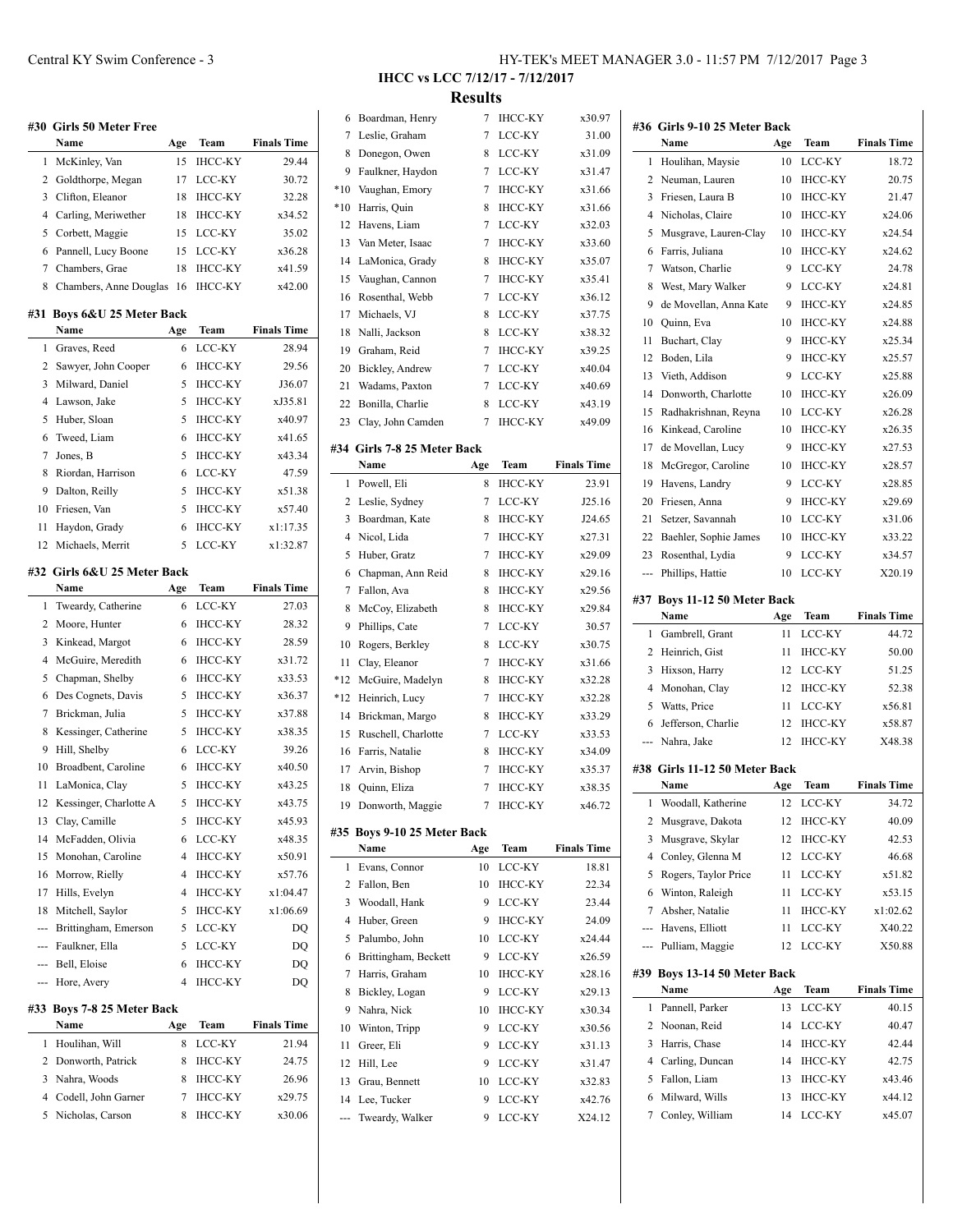|                | (#39 Boys 13-14 50 Meter Back)  |     |                |                    |
|----------------|---------------------------------|-----|----------------|--------------------|
| 8              | Slabaugh, Sammy                 | 13  | <b>IHCC-KY</b> | x49.44             |
|                | 9 Neuman, McGuire               | 13  | <b>IHCC-KY</b> | x52.00             |
| ---            | Strother, Duncan                | 13  | LCC-KY         | X36.28             |
|                |                                 |     |                |                    |
|                | #40 Girls 13-14 50 Meter Back   |     |                |                    |
|                | Name                            | Age | Team           | <b>Finals Time</b> |
| 1              | West, Callie                    | 14  | LCC-KY         | 34.81              |
|                | 2 Bohannon, Ellen               | 13  | LCC-KY         | J38.64             |
| 3              | Hardwick, Lilly                 | 13  | <b>IHCC-KY</b> | J39.18             |
| $\overline{4}$ | Radhakrishnan, Camille          | 14  | <b>LCC-KY</b>  | xJ38.41            |
| 5              | Hisle, Ella                     | 13  | <b>IHCC-KY</b> | 44.44              |
| #41            | <b>Boys 50 Meter Back</b>       |     |                |                    |
|                | Name                            | Age | Team           | <b>Finals Time</b> |
| 1              | Dicken, Smith                   | 16  | LCC-KY         | 32.31              |
| $\overline{2}$ | Parsons, Spencer                | 19  | <b>IHCC-KY</b> | 37.69              |
| 3              | Sutton, Conner                  | 15  | LCC-KY         | 37.91              |
| $\overline{4}$ | Jefferson, Hampton              | 15  | <b>IHCC-KY</b> | 45.31              |
| 5              | Truitt, Davis                   | 15  | <b>IHCC-KY</b> | x55.50             |
|                |                                 |     |                |                    |
|                | #42 Girls 50 Meter Back<br>Name | Age | Team           | <b>Finals Time</b> |
| 1              | Clifton, Eleanor                | 18  | <b>IHCC-KY</b> | 35.75              |
|                | 2 McKinley, Van                 | 15  | IHCC-KY        | 36.97              |
|                | 3 Carling, Meriwether           | 18  | IHCC-KY        | x42.06             |
|                | 4 Chambers, Grae                | 18  | <b>IHCC-KY</b> | x53.37             |
|                |                                 |     |                |                    |
|                | #43 Boys 8&U 25 Meter Fly       |     |                |                    |
|                | Name                            | Age | Team           | <b>Finals Time</b> |
| 1              | Houlihan, Will                  | 8   | LCC-KY         | 20.37              |
| 2              | Donworth, Patrick               | 8   | <b>IHCC-KY</b> | 24.62              |
| 3              | LaMonica, Grady                 | 8   | <b>IHCC-KY</b> | 24.78              |
| 4              | Vaughan, Emory                  | 7   | <b>IHCC-KY</b> | x33.02             |
| 5              | Van Meter, Isaac                | 7   | <b>IHCC-KY</b> | x37.44             |
| 6              | Leslie, Graham                  | 7   | LCC-KY         | 38.77              |
| $7^{\circ}$    | Nicholas, Carson                | 8   | <b>IHCC-KY</b> | x39.50             |
|                | --- Graves, Reed                | 6   | LCC-KY         | X31.57             |
|                | --- Nahra, Woods                | 8   | <b>IHCC-KY</b> | X33.53             |
|                | --- Michaels, VJ                | 8   | <b>LCC-KY</b>  | <b>XDQ</b>         |
|                | #44 Girls 8&U 25 Meter Fly      |     |                |                    |
|                | Name                            | Age | Team           | <b>Finals Time</b> |
| 1              | Leslie, Sydney                  | 7   | LCC-KY         | J25.94             |
| 2              | Fallon, Ava                     | 8   | ІНСС-КҮ        | J25.71             |
| 3              | Rogers, Berkley                 | 8   | LCC-KY         | J31.84             |
| 4              | McGuire, Madelyn                | 8   | IHCC-KY        | J31.56             |
| 5              | Nicol, Lida                     | 7   | ІНСС-КҮ        | x32.41             |
| 6              | Farris, Natalie                 | 8   | <b>IHCC-KY</b> | x34.25             |
| 7              | McCoy, Elizabeth                | 8   | <b>IHCC-KY</b> | x34.84             |
| 8              | Chapman, Ann Reid               | 8   | <b>IHCC-KY</b> | x35.97             |
|                | 9 Quinn, Eliza                  | 7   | <b>IHCC-KY</b> | x48.91             |
| 10             | Arvin, Bishop                   | 7   | <b>IHCC-KY</b> | x49.91             |
| ---            | Powell, Eli                     | 8   | IHCC-KY        | X25.65             |
|                |                                 |     |                |                    |
| #45            | Boys 9-10 25 Meter Fly          |     |                |                    |
|                | Name                            | Age | Team           | <b>Finals Time</b> |
| 1              | Fallon, Ben                     | 10  | ІНСС-КҮ        | 18.84              |

### **IHCC vs LCC 7/12/17 - 7/12/2017 Results**

| ---            | Hisle, Ella                         | 13  | <b>IHCC-KY</b> | X42.53             |
|----------------|-------------------------------------|-----|----------------|--------------------|
| 2              | Hardwick, Lilly                     | 13  | ІНСС-КҮ        | 37.00              |
| 1              | Bohannon, Ellen                     | 13  | LCC-KY         | 35.59              |
|                | Name                                | Age | Team           | <b>Finals Time</b> |
|                | #50 Girls 13-14 50 Meter Fly        |     |                |                    |
| 4              | Slabaugh, Sammy                     | 13  | <b>IHCC-KY</b> | 48.22              |
| 3              | Fallon, Liam                        | 13  | IHCC-KY        | 43.57              |
| 2              | Noonan, Reid                        | 14  | LCC-KY         | 34.22              |
| 1              | Strother, Duncan                    | 13  | LCC-KY         | 33.50              |
|                | Name                                | Age | Team           | <b>Finals Time</b> |
| #49            | <b>Boys 13-14 50 Meter Fly</b>      |     |                |                    |
| 5              | Pulliam, Maggie                     | 12  | LCC-KY         | x45.59             |
| 4              | Musgrave, Skylar                    | 12  | IHCC-KY        | 42.63              |
| 3              | Musgrave, Dakota                    | 12  | <b>IHCC-KY</b> | 36.78              |
| 2              | Havens, Elliott                     | 11  | LCC-KY         | 35.90              |
| 1              | Woodall, Katherine                  | 12  | LCC-KY         | 34.19              |
|                | Name                                | Age | Team           | <b>Finals Time</b> |
|                | #48 Girls 11-12 50 Meter Fly        |     |                |                    |
| ---            | Gambrell, Grant                     | 11  | LCC-KY         | X46.56             |
| 1              | Hixson, Harry                       | 12  | LCC-KY         | 52.65              |
|                | Name                                | Age | Team           | <b>Finals Time</b> |
| #47            | Boys 11-12 50 Meter Fly             |     |                |                    |
|                | Baehler, Sophie James               | 10  | <b>IHCC-KY</b> | DQ                 |
|                | de Movellan, Anna Kate              | 9   | <b>IHCC-KY</b> | DQ                 |
| 17             | Boden, Lila                         | 9   | <b>IHCC-KY</b> | x33.03             |
| 16             | Setzer, Savannah                    | 10  | LCC-KY         | x31.29             |
| 15             | Farris, Juliana                     | 10  | <b>IHCC-KY</b> | x27.88             |
| 14             | Radhakrishnan, Reyna                | 10  | LCC-KY         | x27.81             |
| 13             | Kinkead, Caroline                   | 10  | <b>IHCC-KY</b> | x27.53             |
| 12             | de Movellan, Lucy                   | 9   | IHCC-KY        | x27.38             |
| 11             | Quinn, Eva                          | 10  | <b>IHCC-KY</b> | x26.69             |
| 10             | Buchart, Clay                       | 9   | <b>IHCC-KY</b> | x25.75             |
| 9              | Nicholas, Claire                    | 10  | <b>IHCC-KY</b> | x25.35             |
| 8              | Friesen, Anna                       | 9   | <b>IHCC-KY</b> | x25.25             |
| 7              | Musgrave, Lauren-Clay               | 10  | <b>IHCC-KY</b> | x24.37             |
| 6              | McGregor, Caroline                  | 10  | <b>IHCC-KY</b> | x22.81             |
| 5              | Donworth, Charlotte                 | 10  | <b>IHCC-KY</b> | x21.63             |
| 4              | Neuman, Lauren                      | 10  | <b>IHCC-KY</b> | 21.15              |
| 3              | Friesen, Laura B                    | 10  | <b>IHCC-KY</b> | 20.53              |
| 2              | Phillips, Hattie                    | 10  | LCC-KY         | 19.46              |
| 1              | Houlihan, Maysie                    | 10  | LCC-KY         | 18.72              |
|                | #46 Girls 9-10 25 Meter Fly<br>Name | Age | Team           | <b>Finals Time</b> |
|                | --- Fenwick, John-Dixon             | 9   | <b>IHCC-KY</b> | DQ                 |
|                | Woodall, Hank                       | 9   | LCC-KY         | X33.28             |
|                | Palumbo, John                       | 10  | LCC-KY         | X28.20             |
| ---            | Huber, Green                        | 9   | <b>IHCC-KY</b> | X22.54             |
| 7              | Grau, Bennett                       | 10  | LCC-KY         | x33.91             |
| 6              | Nahra, Nick                         | 10  | <b>IHCC-KY</b> | x29.66             |
| 5              | Harris, Graham                      | 10  | <b>IHCC-KY</b> | 28.44              |
| $\overline{4}$ | Tweardy, Walker                     | 9   | LCC-KY         | x24.02             |
| 3              | Brittingham, Beckett                | 9   | LCC-KY         | 23.40              |
| 2              | Evans, Connor                       | 10  | LCC-KY         | 19.94              |

| #51 | <b>Boys 50 Meter Fly</b><br>Name | Age       | Team           | <b>Finals Time</b> |
|-----|----------------------------------|-----------|----------------|--------------------|
| 1   | Dicken, Smith                    | 16        | LCC-KY         | J34.31             |
| 2   | Strother, Thomas                 | 16        | LCC-KY         | J33.56             |
|     |                                  |           |                |                    |
|     | #52 Girls 50 Meter Fly           |           | Team           | <b>Finals Time</b> |
| 1   | Name<br>McKinley, Van            | Age<br>15 | <b>IHCC-KY</b> | 33.46              |
|     | 2 Clifton, Eleanor               | 18        | <b>IHCC-KY</b> |                    |
| 3   | Goldthorpe, Megan                | 17        | LCC-KY         | 33.69<br>34.62     |
|     | #53 Boys 8&U 25 Meter Breast     |           |                |                    |
|     | Name                             | Age       | Team           | <b>Finals Time</b> |
| 1   | Nahra, Woods                     | 8         | <b>IHCC-KY</b> | 32.03              |
| 2   | Graves, Reed                     | 6         | LCC-KY         | 35.09              |
| 3   | Michaels, VJ                     | 8         | LCC-KY         | 36.22              |
| 4   | LaMonica, Grady                  | 8         | <b>IHCC-KY</b> | 36.43              |
| 5   | Nicholas, Carson                 | 8         | <b>IHCC-KY</b> | x37.16             |
| 6   | Bickley, Andrew                  | 7         | LCC-KY         | x37.19             |
| 7   | Codell, John Garner              | 7         | <b>IHCC-KY</b> | x39.19             |
|     | --- Donworth, Patrick            | 8         | <b>IHCC-KY</b> | X25.78             |
|     | --- Houlihan, Will               | 8         | LCC-KY         | X27.18             |
|     | #54 Girls 8&U 25 Meter Breast    |           |                |                    |
|     | Name                             | Age       | <b>Team</b>    | <b>Finals Time</b> |
| 1   | Farris, Natalie                  | 8         | <b>IHCC-KY</b> | 30.97              |
| 2   | Phillips, Cate                   | 7         | LCC-KY         | 31.44              |
| 3   | McFadden, Olivia                 | 6         | LCC-KY         | 32.46              |
| 4   | Chapman, Ann Reid                | 8         | <b>IHCC-KY</b> | 32.97              |
| 5   | Boardman, Kate                   | 8         | <b>IHCC-KY</b> | x33.38             |
| 6   | Nicol, Lida                      | 7         | <b>IHCC-KY</b> | x35.26             |
| 7   | McGuire, Madelyn                 | 8         | <b>IHCC-KY</b> | x36.66             |
| 8   | Arvin, Bishop                    | 7         | <b>IHCC-KY</b> | x38.40             |
| 9   | Huber, Gratz                     | 7         | <b>IHCC-KY</b> | x39.29             |
| 10  | Heinrich, Lucy                   | 7         | <b>IHCC-KY</b> | x39.88             |
| 11  | McCoy, Elizabeth                 | 8         | <b>IHCC-KY</b> | x42.60             |
| 12  | McGuire, Meredith                | 6         | <b>IHCC-KY</b> | x46.16             |
| --- | Rogers, Berkley                  | 8         | LCC-KY         | X38.31             |
| --- | Leslie, Sydney                   | 7         | LCC-KY         | XDQ                |
| --- | Clay, Eleanor                    | 7         | <b>IHCC-KY</b> | DO                 |
|     | --- Quinn, Eliza                 | 7         | <b>IHCC-KY</b> | DQ                 |
|     | #55 Boys 9-10 25 Meter Breast    |           |                |                    |
|     | Name                             | Age       | <b>Team</b>    | <b>Finals Time</b> |
| 1   | Huber, Green                     | 9         | <b>IHCC-KY</b> | 25.16              |
| 2   | Woodall, Hank                    | 9         | LCC-KY         | J25.97             |
| 3   | Gambrell, Jack                   | 9         | LCC-KY         | J25.45             |
| 4   | Tweardy, Walker                  | 9         | LCC-KY         | xJ25.88            |
| 5   | Palumbo, John                    | 10        | LCC-KY         | x27.04             |
| 6   | Bickley, Logan                   | 9         | LCC-KY         | x28.15             |
| 7   | Grau, Bennett                    | 10        | LCC-KY         | x30.34             |
| 8   | Winton, Tripp                    | 9         | LCC-KY         | x30.69             |
| 9   | Greer, Eli                       | 9         | LCC-KY         | x30.75             |
| 10  | Hill, Lee                        | 9         | LCC-KY         | x31.83             |
| 11  | Fenwick, John-Dixon              | 9         | IHCC-KY        | 36.66              |
|     | --- Evans, Connor                | 10        | LCC-KY         | X27.03             |
|     | --- Brittingham, Beckett         | 9         | LCC-KY         | X28.40             |
| --- | Harris, Graham                   | 10        | ІНСС-КҮ        | DQ                 |
|     |                                  |           |                |                    |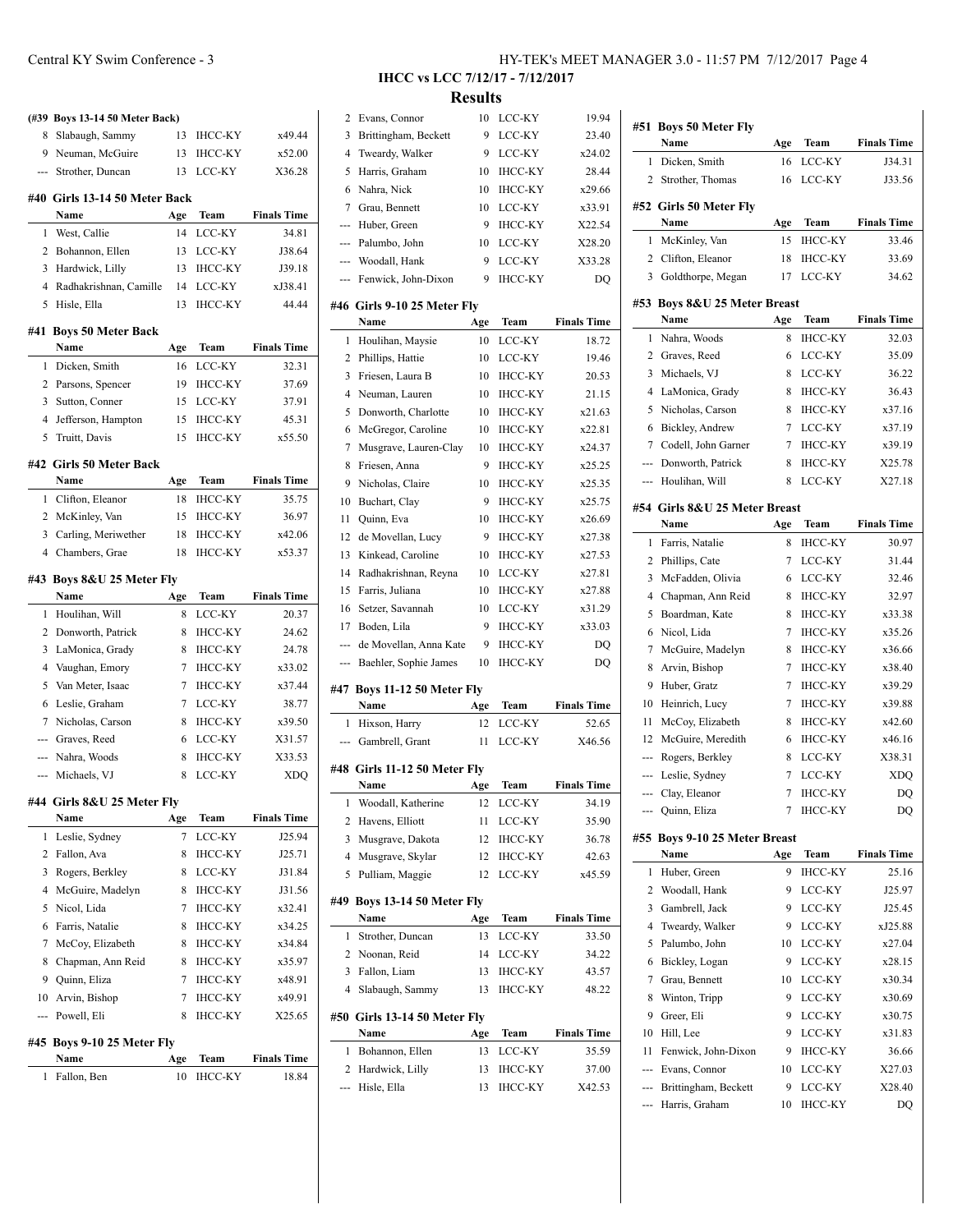|                          | (#55 Boys 9-10 25 Meter Breast)<br>--- Nahra, Nick | 10  | <b>IHCC-KY</b> | DO                 |
|--------------------------|----------------------------------------------------|-----|----------------|--------------------|
|                          |                                                    |     |                |                    |
|                          | #56 Girls 9-10 25 Meter Breast<br>Name             | Age | <b>Team</b>    | <b>Finals Time</b> |
| 1                        | Phillips, Hattie                                   | 10  | LCC-KY         | 21.94              |
| 2                        | Neuman, Lauren                                     | 10  | <b>IHCC-KY</b> | 22.44              |
| 3                        | Donworth, Charlotte                                | 10  | IHCC-KY        | 22.97              |
| 4                        | Quinn, Eva                                         | 10  | <b>IHCC-KY</b> | x23.65             |
| 5                        | Musgrave, Lauren-Clay                              | 10  | <b>IHCC-KY</b> | x23.72             |
| 6                        | Nicholas, Claire                                   | 10  | <b>IHCC-KY</b> | x24.53             |
| 7                        | McGregor, Caroline                                 | 10  | <b>IHCC-KY</b> | x25.84             |
| 8                        | Vieth, Addison                                     | 9   | LCC-KY         | 26.91              |
| 9                        | de Movellan, Lucy                                  | 9   | <b>IHCC-KY</b> | x27.16             |
| 10                       | Farris, Juliana                                    | 10  | <b>IHCC-KY</b> | x27.22             |
| 11                       | Watson, Charlie                                    | 9   | LCC-KY         | x28.93             |
| 12                       | de Movellan, Anna Kate                             | 9   | <b>IHCC-KY</b> | x28.97             |
| 13                       | Friesen, Laura B                                   | 10  | <b>IHCC-KY</b> | x29.34             |
| 14                       | Havens, Landry                                     | 9   | LCC-KY         | x30.47             |
| 15                       | Setzer, Savannah                                   | 10  | LCC-KY         | x31.15             |
| 16                       | Boden, Lila                                        | 9   | <b>IHCC-KY</b> | x31.94             |
| 17                       | Kinkead, Caroline                                  | 10  | <b>IHCC-KY</b> | x32.33             |
| 18                       | Rosenthal, Lydia                                   | 9   | LCC-KY         | x32.97             |
| 19                       | Buchart, Clay                                      | 9   | <b>IHCC-KY</b> | x33.03             |
| 20                       | Baehler, Sophie James                              | 10  | <b>IHCC-KY</b> | x33.72             |
| 21                       | Friesen, Anna                                      | 9   | <b>IHCC-KY</b> | x33.94             |
| 22                       | Harris, Kennedy                                    | 9   | <b>IHCC-KY</b> | x34.59             |
| $\overline{\phantom{a}}$ | Houlihan, Maysie                                   | 10  | LCC-KY         | X24.22             |
|                          | --- West, Mary Walker                              | 9   | LCC-KY         | X31.78             |
|                          | Radhakrishnan, Reyna                               | 10  | LCC-KY         | X39.41             |
|                          |                                                    |     |                |                    |
|                          | #57 Boys 11-12 50 Meter Breast                     |     |                |                    |
|                          | Name                                               | Age | Team           | <b>Finals Time</b> |
| 1                        | Monohan, Clay                                      | 12  | <b>IHCC-KY</b> | 47.06              |
|                          | 2 Gambrell, Grant                                  | 11  | LCC-KY         | 49.07              |
| 3                        | Nahra, Jake                                        | 12  | <b>IHCC-KY</b> | 49.25              |
| $\overline{4}$           | Jefferson, Charlie                                 | 12  | <b>IHCC-KY</b> | x58.16             |
|                          | --- Heinrich, Gist                                 | 11  | <b>IHCC-KY</b> | X58.44             |
|                          | #58 Girls 11-12 50 Meter Breast                    |     |                |                    |
|                          | Name                                               | Age | Team           | <b>Finals Time</b> |
| 1                        | Musgrave, Dakota                                   | 12  | <b>IHCC-KY</b> | 39.15              |
| 2                        | Havens, Elliott                                    | 11  | LCC-KY         | 43.07              |
| 3                        | Pulliam, Maggie                                    | 12  | LCC-KY         | 47.09              |
|                          |                                                    |     |                |                    |
| $\overline{4}$           | Musgrave, Skylar                                   | 12  | <b>IHCC-KY</b> | 48.37              |

| 3 Pulliam, Maggie      |     | 12 LCC-KY      | 47.09    |
|------------------------|-----|----------------|----------|
| 4 Musgrave, Skylar     | 12. | IHCC-KY        | 48.37    |
| 5 Rogers, Taylor Price |     | LCC-KY         | x52.59   |
| 6 Conley, Glenna M     |     | 12 LCC-KY      | x53.58   |
| 7 Winton, Raleigh      | 11  | LCC-KY         | x1:02.43 |
| 8 Absher, Natalie      |     | <b>IHCC-KY</b> | x1:03.16 |
| --- Woodall, Katherine | 12. | LCC-KY         | X44.35   |
|                        |     |                |          |

#### **#59 Boys 13-14 50 Meter Breast**

|  | Name               | Age | Team           | <b>Finals Time</b> |
|--|--------------------|-----|----------------|--------------------|
|  | 1 Strother, Duncan |     | 13 LCC-KY      | 39.53              |
|  | 2 Noonan, Reid     |     | 14 LCC-KY      | 42.28              |
|  | 3 Conley, William  |     | 14 LCC-KY      | x43.03             |
|  | 4 Gradek, Connor   |     | 14 LCC-KY      | x44.78             |
|  | 5 Carling, Duncan  | 14  | <b>IHCC-KY</b> | 47.62              |
|  |                    |     |                |                    |

#### Central KY Swim Conference - 3 HY-TEK's MEET MANAGER 3.0 - 11:57 PM 7/12/2017 Page 5

**IHCC vs LCC 7/12/17 - 7/12/2017 Results**

 $\overline{\phantom{0}}$ 

 $\overline{\phantom{0}}$ 

÷

| <b>Results</b> |                                             |     |                       |                    |  |  |
|----------------|---------------------------------------------|-----|-----------------------|--------------------|--|--|
| 6              | Pannell, Parker                             | 13  | LCC-KY                | x49.78             |  |  |
|                | 7 Fallon, Liam                              | 13  | <b>IHCC-KY</b>        | 53.56              |  |  |
| 8              | Slabaugh, Sammy                             | 13  | <b>IHCC-KY</b>        | x54.13             |  |  |
| ---            | Harris, Chase                               | 14  | <b>IHCC-KY</b>        | X51.00             |  |  |
|                | #60 Girls 13-14 50 Meter Breast             |     |                       |                    |  |  |
|                | Name                                        | Age | Team                  | <b>Finals Time</b> |  |  |
| 1              | West, Callie                                | 14  | LCC-KY                | 39.56              |  |  |
|                | 2 Redford, Mackie                           | 14  | LCC-KY                | 43.19              |  |  |
| 3              | Hardwick, Lilly                             | 13  | <b>IHCC-KY</b>        | 47.13              |  |  |
| $\overline{4}$ | Hisle, Ella                                 | 13  | <b>IHCC-KY</b>        | 56.19              |  |  |
|                |                                             |     |                       |                    |  |  |
| #61            | <b>Boys 50 Meter Breast</b>                 |     |                       |                    |  |  |
|                | Name                                        | Age | Team                  | <b>Finals Time</b> |  |  |
| 1              | Strother, Thomas                            | 16  | LCC-KY                | 34.66              |  |  |
|                | 2 Scott, Blake                              | 18  | <b>IHCC-KY</b>        | 38.63              |  |  |
| 3              | Parsons, Spencer                            | 19  | <b>IHCC-KY</b>        | 42.37              |  |  |
|                | 4 Sutton, Conner                            | 15  | LCC-KY                | 42.85              |  |  |
| 5              | Truitt, Davis                               | 15  | <b>IHCC-KY</b>        | x45.53             |  |  |
| 6              | Johnson, Max                                | 16  | LCC-KY                | x45.81             |  |  |
|                | #62 Girls 50 Meter Breast                   |     |                       |                    |  |  |
|                | Name                                        | Age | Team                  | <b>Finals Time</b> |  |  |
| 1              | Goldthorpe, Megan                           | 17  | LCC-KY                | 44.00              |  |  |
| 2              | Nunnelley, Caroline                         | 17  | LCC-KY                | 45.16              |  |  |
| 3              | Carling, Meriwether                         | 18  | <b>IHCC-KY</b>        | 47.28              |  |  |
| $\overline{4}$ | Corbett, Maggie                             | 15  | LCC-KY                | x47.44             |  |  |
| 5              | Pannell, Lucy Boone                         | 15  | LCC-KY                | x49.75             |  |  |
|                | #63 Boys 8&U 100 Meter Free Relay           |     |                       |                    |  |  |
|                |                                             |     |                       |                    |  |  |
|                | Team                                        |     | Relay                 | <b>Finals Time</b> |  |  |
| 1              | <b>IHCC-KY</b>                              |     | A                     | 1:32.12            |  |  |
|                | Donworth, Patrick 8                         |     | Lawson, Jake 5        |                    |  |  |
|                | Sawyer, John Cooper 6                       |     | LaMonica, Grady 8     |                    |  |  |
| 2              | LCC-KY                                      |     | A                     | 1:33.22            |  |  |
|                | Leslie, Graham 7                            |     | Donegon, Owen 8       |                    |  |  |
|                | Graves, Reed 6                              |     | Houlihan, Will 8      |                    |  |  |
| 3              | <b>IHCC-KY</b>                              |     | B                     | x1:39.28           |  |  |
|                | Van Meter, Isaac 7                          |     | Codell, John Garner 7 |                    |  |  |
|                | Nahra, Woods 8                              |     | Nicholas, Carson 8    |                    |  |  |
| 4              | IHCC-KY                                     |     | С                     | x1:56.37           |  |  |
|                | Vaughan, Emory 7                            |     | Graham, Reid 7        |                    |  |  |
|                | Boardman, Henry 7                           |     | Harris, Quin 8        |                    |  |  |
| 5              | <b>IHCC-KY</b>                              |     | D                     | x2:26.22           |  |  |
|                | Clay, John Camden 7                         |     | Tweed, Liam 6         |                    |  |  |
|                | Jones, B 5                                  |     | Vaughan, Cannon 7     |                    |  |  |
| 6              | <b>IHCC-KY</b>                              |     | E                     | x3:00.35           |  |  |
|                | Friesen, Van 5                              |     | Dalton, Reilly 5      |                    |  |  |
|                | Milward, Daniel 5                           |     | Huber, Sloan 5        |                    |  |  |
|                |                                             |     |                       |                    |  |  |
|                | #64  Girls 8&U 100 Meter Free Relay<br>Team |     | Relay                 | <b>Finals Time</b> |  |  |
| 1              | <b>IHCC-KY</b>                              |     | A                     | 1:31.00            |  |  |
|                | Fallon, Ava 8                               |     | McGuire, Madelyn 8    |                    |  |  |
|                |                                             |     | Powell, Eli 8         |                    |  |  |
| 2              | Chapman, Ann Reid 8<br>LCC-KY               |     | A                     | 1:35.72            |  |  |
|                | Phillips, Cate 7                            |     | Tweardy, Catherine 6  |                    |  |  |
|                | Rogers, Berkley 8                           |     | Leslie, Sydney 7      |                    |  |  |

| 3   | <b>IHCC-KY</b>                               | B                   | x1:39.04                 |
|-----|----------------------------------------------|---------------------|--------------------------|
|     | Heinrich, Lucy 7                             | McCoy, Elizabeth 8  |                          |
|     | Nicol, Lida 7                                | Boardman, Kate 8    |                          |
| 4   | <b>IHCC-KY</b>                               | E                   | x1:53.10                 |
|     | McGuire, Meredith 6                          |                     | Broadbent, Caroline 6    |
|     | Moore, Hunter 6                              | Kinkead, Margot 6   |                          |
| 5   | <b>IHCC-KY</b>                               | C                   | x2:02.65                 |
|     | Huber, Gratz 7                               | Quinn, Eliza 7      |                          |
|     | Brickman, Margo 8                            | Farris, Natalie 8   |                          |
| 6   | <b>IHCC-KY</b>                               | D                   | x2:18.81                 |
|     | Clay, Eleanor 7                              | Arvin, Bishop 7     |                          |
|     | Arvin, McCutchen 6                           | Donworth, Maggie 7  |                          |
| 7   | <b>IHCC-KY</b>                               | F                   | x2:27.00                 |
|     | Bell, Eloise 6                               |                     | Monohan, Caroline 4      |
|     | LaMonica, Clay 5                             | Chapman, Shelby 6   |                          |
| 8   | <b>IHCC-KY</b>                               | Н                   | x4:08.28                 |
|     | Hills, Evelyn 4                              | Clay, Camille 5     |                          |
|     | Morrow, Rielly 4                             | Brickman, Julia 5   |                          |
|     |                                              |                     |                          |
|     | #65 Boys 10&U 100 Meter Free Relay           |                     |                          |
|     | Team                                         | Relay               | <b>Finals Time</b>       |
| 1   | LCC-KY                                       | А                   | 1:13.66                  |
|     | Gambrell, Jack 9                             | Grau, Bennett 10    |                          |
|     | Woodall, Hank 9                              | Evans, Connor 10    |                          |
| 2   | <b>IHCC-KY</b>                               | A                   | 1:19.25                  |
|     | Clay, James 10                               | Heinrich, Banks 9   |                          |
|     | Huber, Green 9                               | Fallon, Ben 10      |                          |
|     |                                              |                     |                          |
|     |                                              |                     |                          |
|     | #66  Girls 10&U 100 Meter Free Relay<br>Team | Relay               | <b>Finals Time</b>       |
| 1   | LCC-KY                                       | А                   | 1:15.94                  |
|     | Phillips, Hattie 10                          | England, Alex 10    |                          |
|     | Radhakrishnan, Reyna 10                      | Houlihan, Maysie 10 |                          |
| 2   | <b>IHCC-KY</b>                               | А                   | 1:16.37                  |
|     | Kinkead, Caroline 10                         | Quinn, Eva 10       |                          |
|     | Friesen, Laura B 10                          | Neuman, Lauren 10   |                          |
| 3   | <b>IHCC-KY</b>                               | B                   | x1:22.00                 |
|     | Musgrave, Lauren-Clay 10                     |                     | McGregor, Caroline 10    |
|     | Nicholas, Claire 10                          | Buchart, Clay 9     |                          |
| 4   |                                              | $\mathbf C$         | x1:28.78                 |
|     | IHCC-KY<br>Farris, Juliana 10                | de Movellan, Lucy 9 |                          |
|     | Harris, Kennedy 9                            |                     | Donworth, Charlotte 10   |
| 5   | LCC-KY                                       | B                   | x1:38.75                 |
| 6   | <b>IHCC-KY</b>                               | D                   | x1:49.34                 |
|     | Boden, Lila 9                                |                     | Baehler, Sophie James 10 |
|     | Friesen, Anna 9                              |                     | de Movellan, Anna Kate 9 |
|     |                                              |                     |                          |
| #67 | Boys 13&U 200 Meter Free Relay               |                     |                          |
| 1   | Team                                         | Relay               | <b>Finals Time</b>       |
|     | LCC-KY                                       | А                   | 2:20.34                  |
|     | Pannell, Parker 13                           | Hixson, Harry 12    |                          |
|     | Gambrell, Grant 11                           | Strother, Duncan 13 |                          |
| 2   | <b>IHCC-KY</b>                               | А                   | 2:24.19                  |
|     | Fallon, Liam 13<br>Slabaugh, Sammy 13        | Nahra, Jake 12      | Neuman, McGuire 13       |

3 IHCC-KY B x2:50.00

# Heinrich, Gist 11 Jefferson, Charlie 12 Monohan, Clay 12 Milward, Wills 13